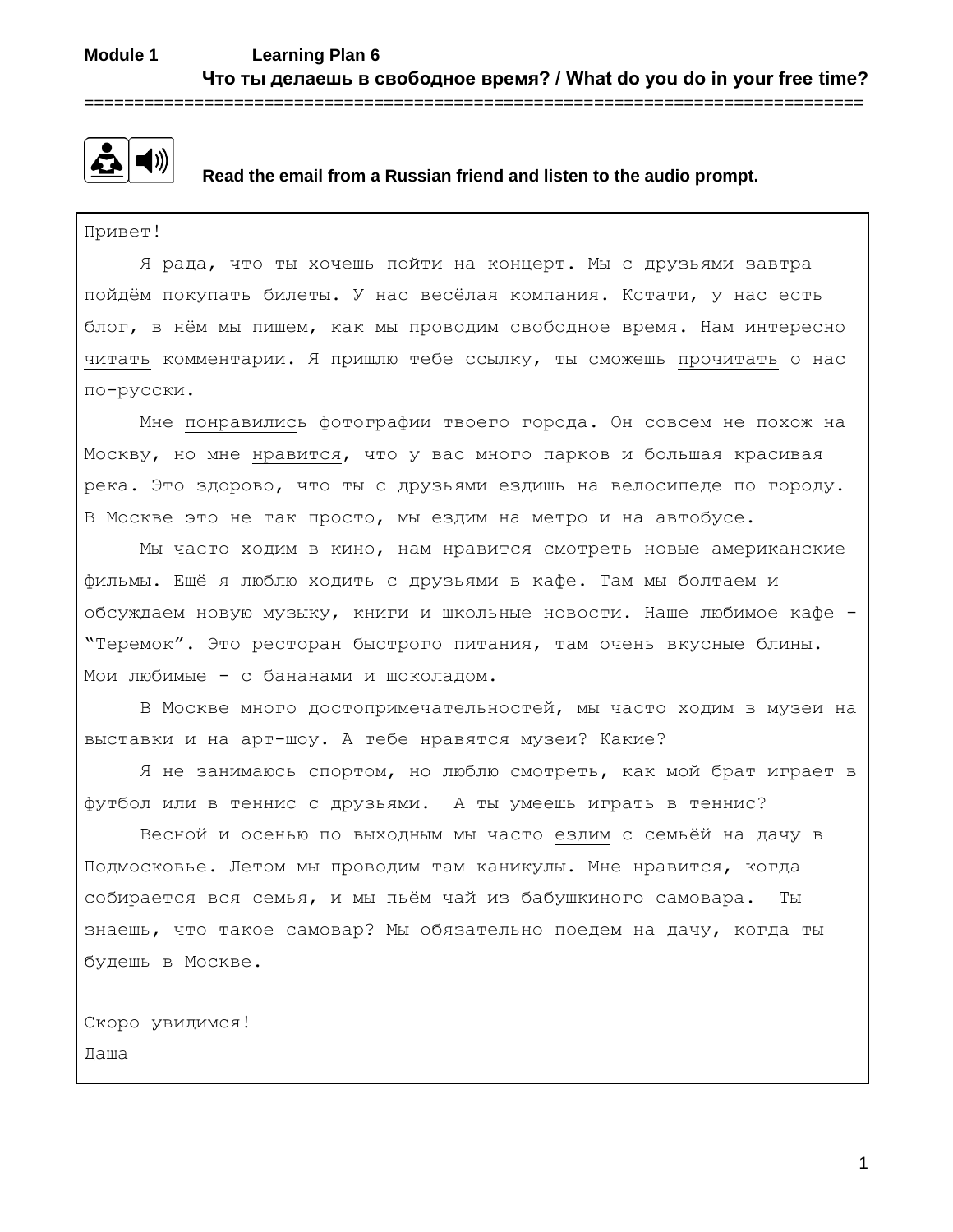**Comprehension Checks** 

Упражнение 1

Summarize in a sentence how Dasha spends time with her friends.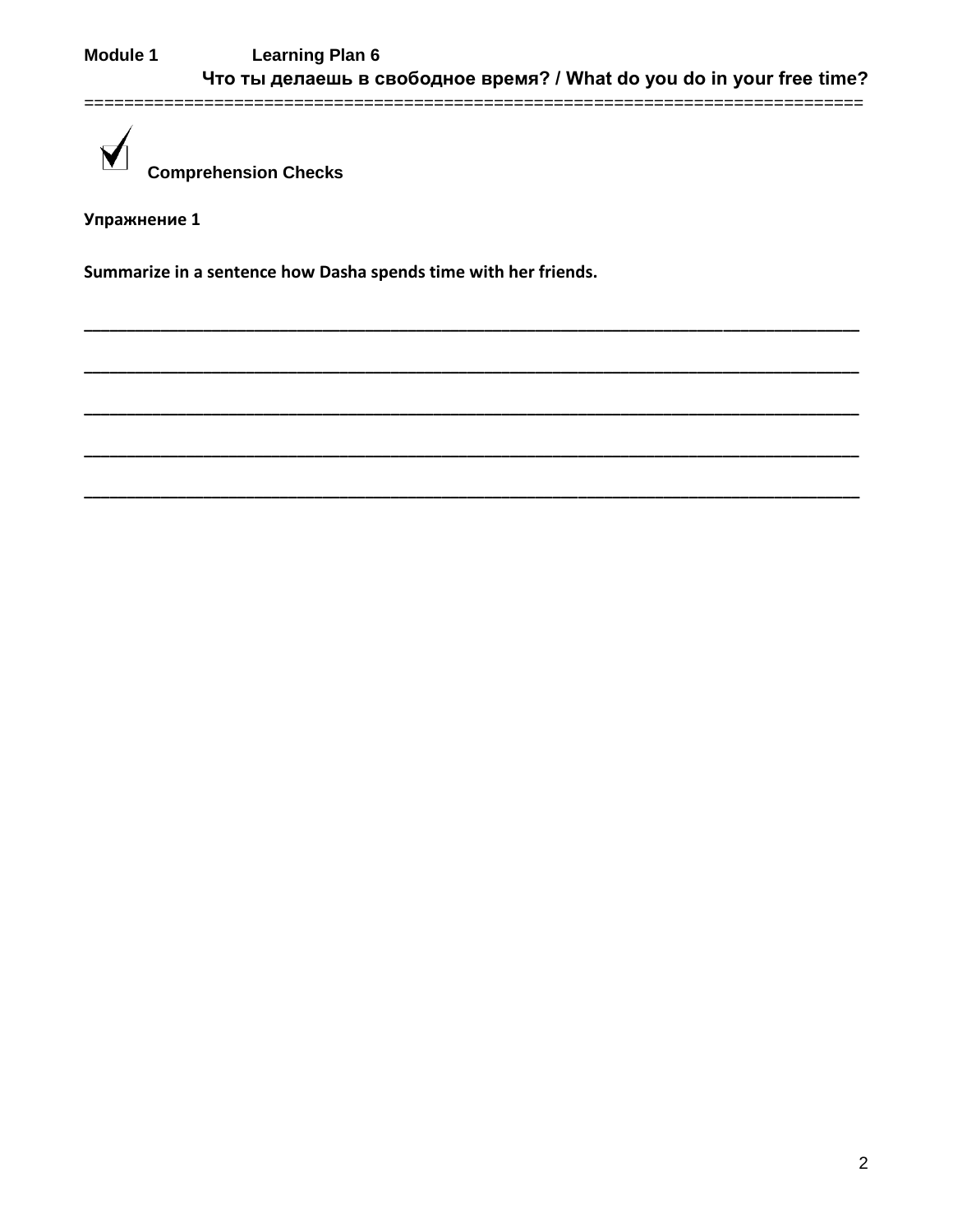# Упражнение 2

Prepare a blog entry to share with Dasha and her friends. Your entry should tell what you and your friends do in your free time.

You might use some of the following terms in your blog entry. You may use other vocabulary as necessary to write about what you and your friends like to do. You will need to change the forms of the Russian terms as necessary.

| свободное время | ресторан |
|-----------------|----------|
| парк            | музей    |
| велосипед       | арт-шоу  |
| кино            | Спорт    |
| кафе            |          |

# My blog...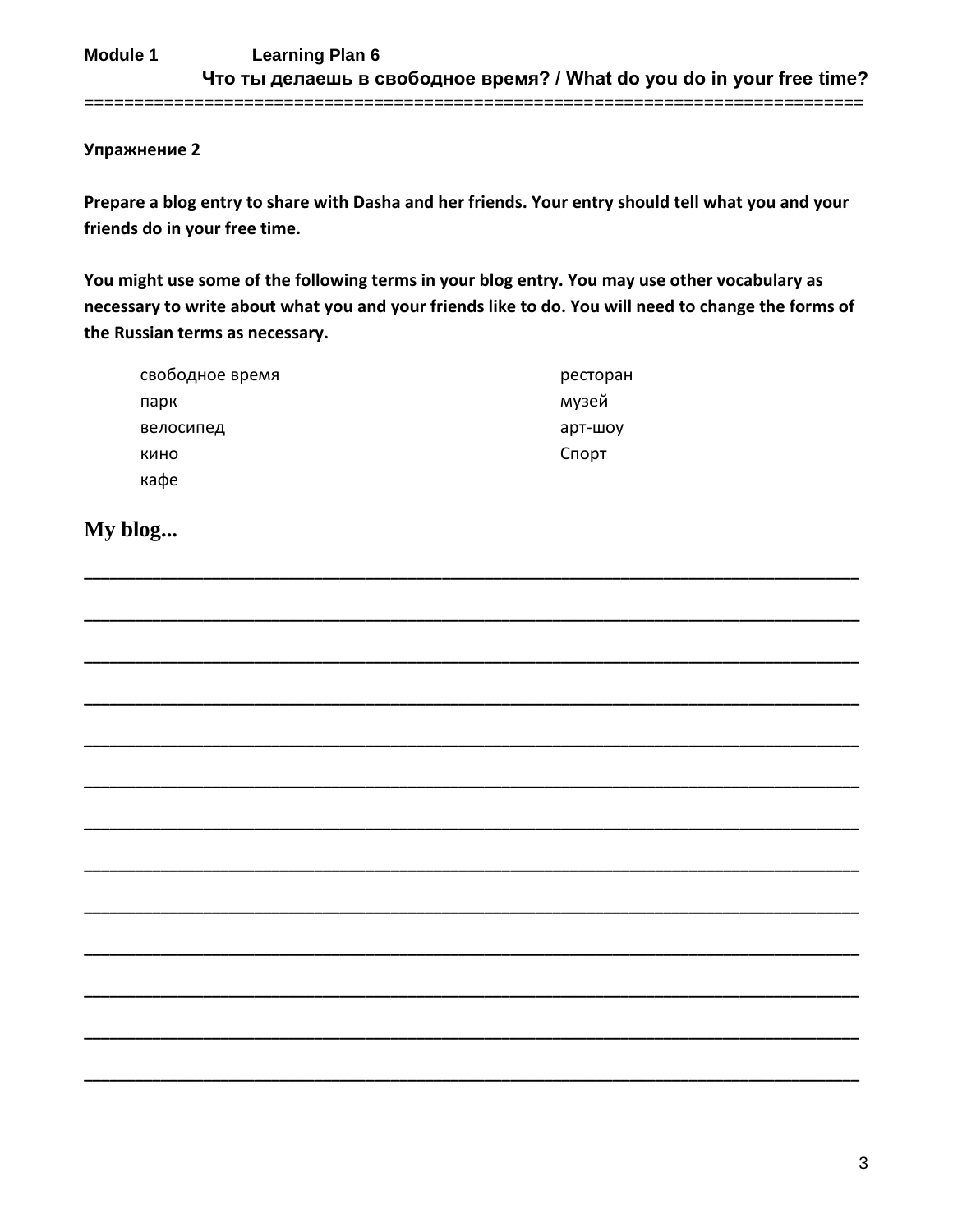# **Упражнение 3**

**In preparation for your upcoming interview with a Russian media source, prepare to talk about free time activities. You are preparing to answer questions about how your life and that of your friends is similar to that of your host student and her friends in Moscow. As part of the process, work with a partner to create a Venn diagram that shows similarities and differences in the use of free time.**

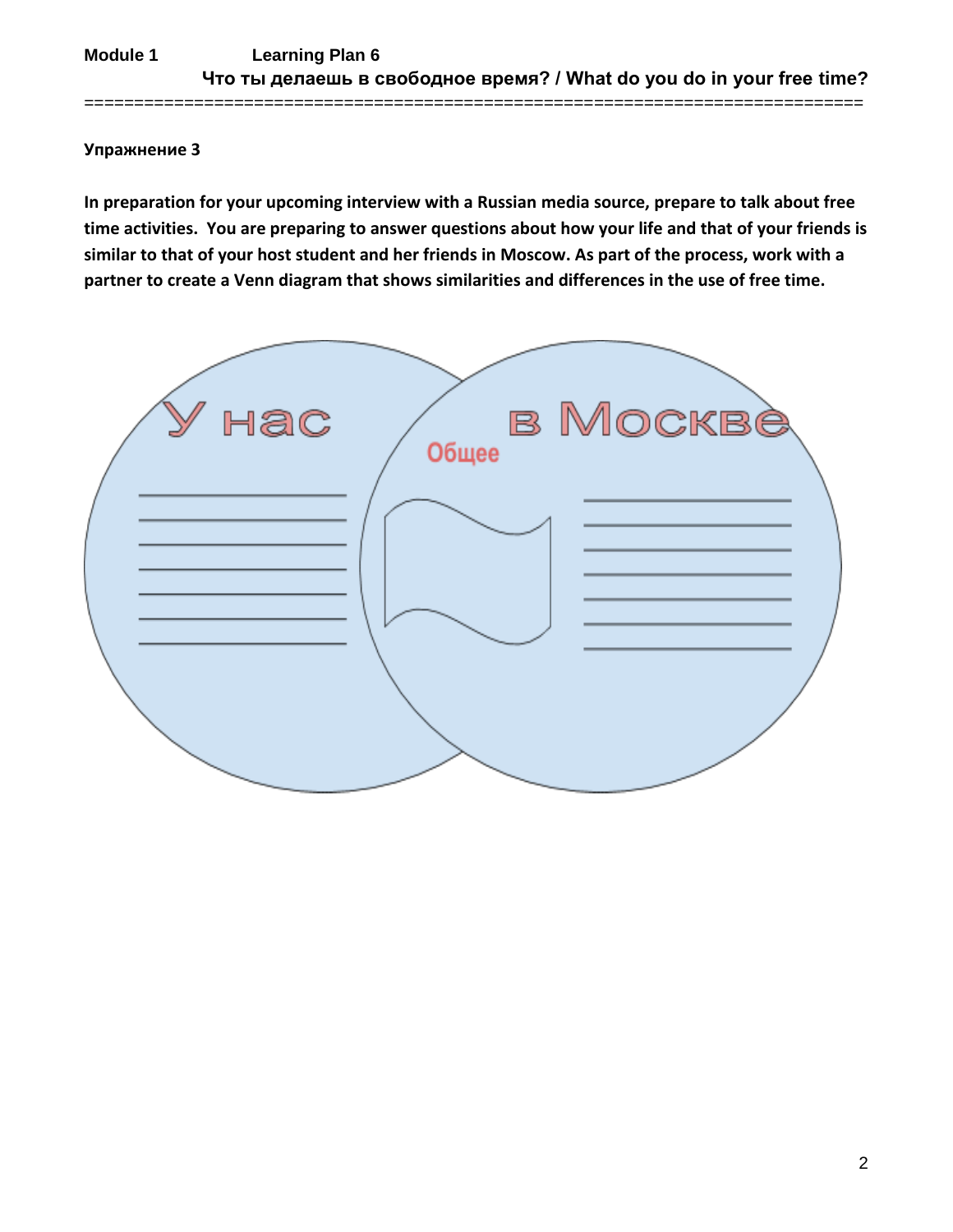# Упражнение 4

You need to be ready for the talk you will be asked to give to a Russian group in Moscow. Prepare a brief account of the activities that you like to do in your free time.

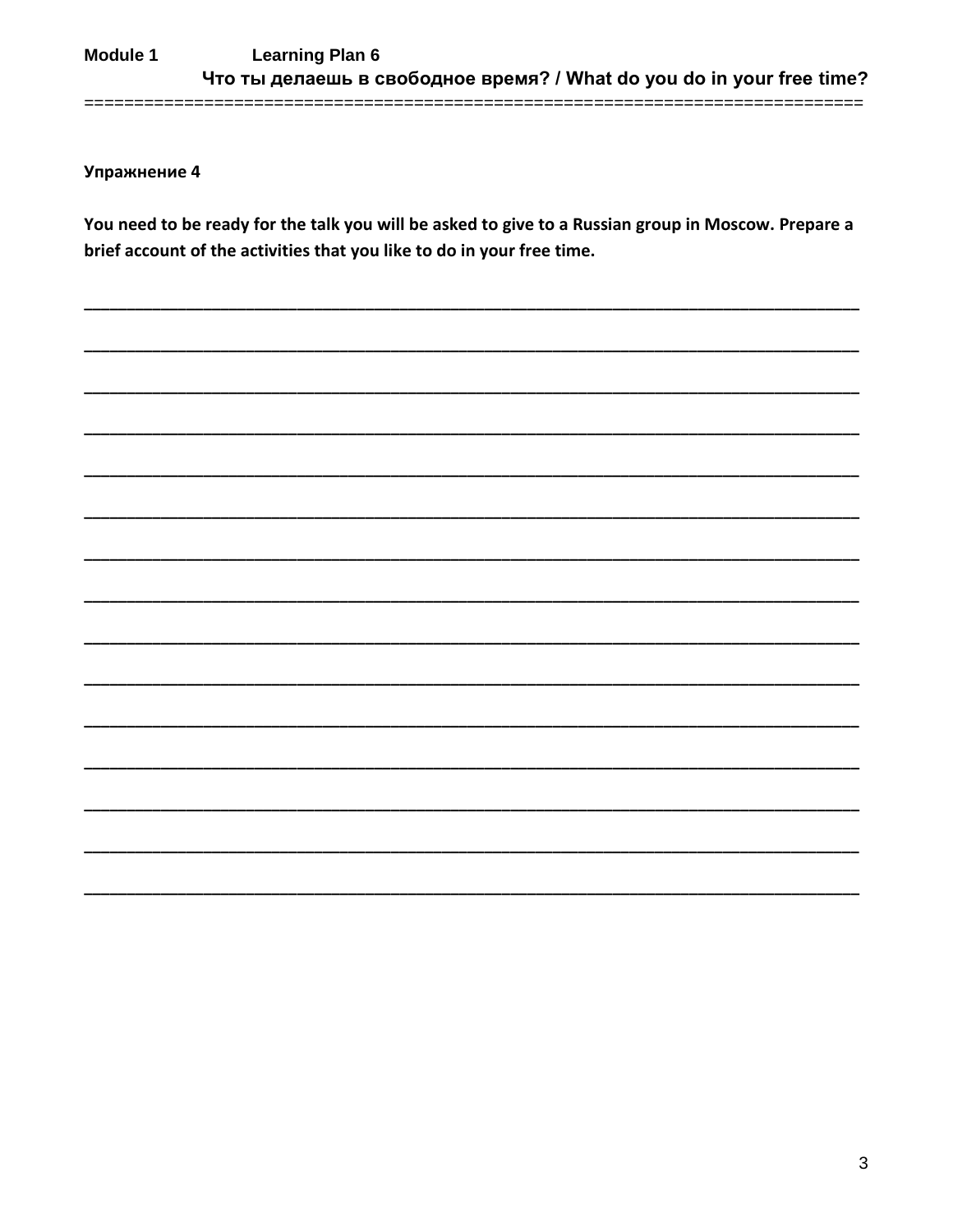==============================================================================

**STUDENT PROGRAM LEARNING PLAN**

*For step-by-step help in completing this document, please see the accompanying annotated learning plan and sample learning plan.*

| Date:                           |                   | Grade Range of Learners: Pre-College students |  |
|---------------------------------|-------------------|-----------------------------------------------|--|
| <b>Total Number of Minutes:</b> | 60 <sub>min</sub> | Targeted Performance Level: Intermediate Mid  |  |

## **LEARNING GOALS**

*What Can-Do statement(s) from the curriculum template does this lesson address?*

I can understand the main idea of a message on a familiar topic (free time) (IR)+(IL)

I can post messages on a shared blog page for the Russian hosts (free time) (PW)

I can give a short presentation about my findings in a graphic organizer (PS)

I can describe a place that I usually visit. (PS)

# **OPENING ACTIVITY**

*How will you capture the students' energy and commitment for this lesson?*

**An American student receives a reply from Dasha about how she likes to spend her free time.**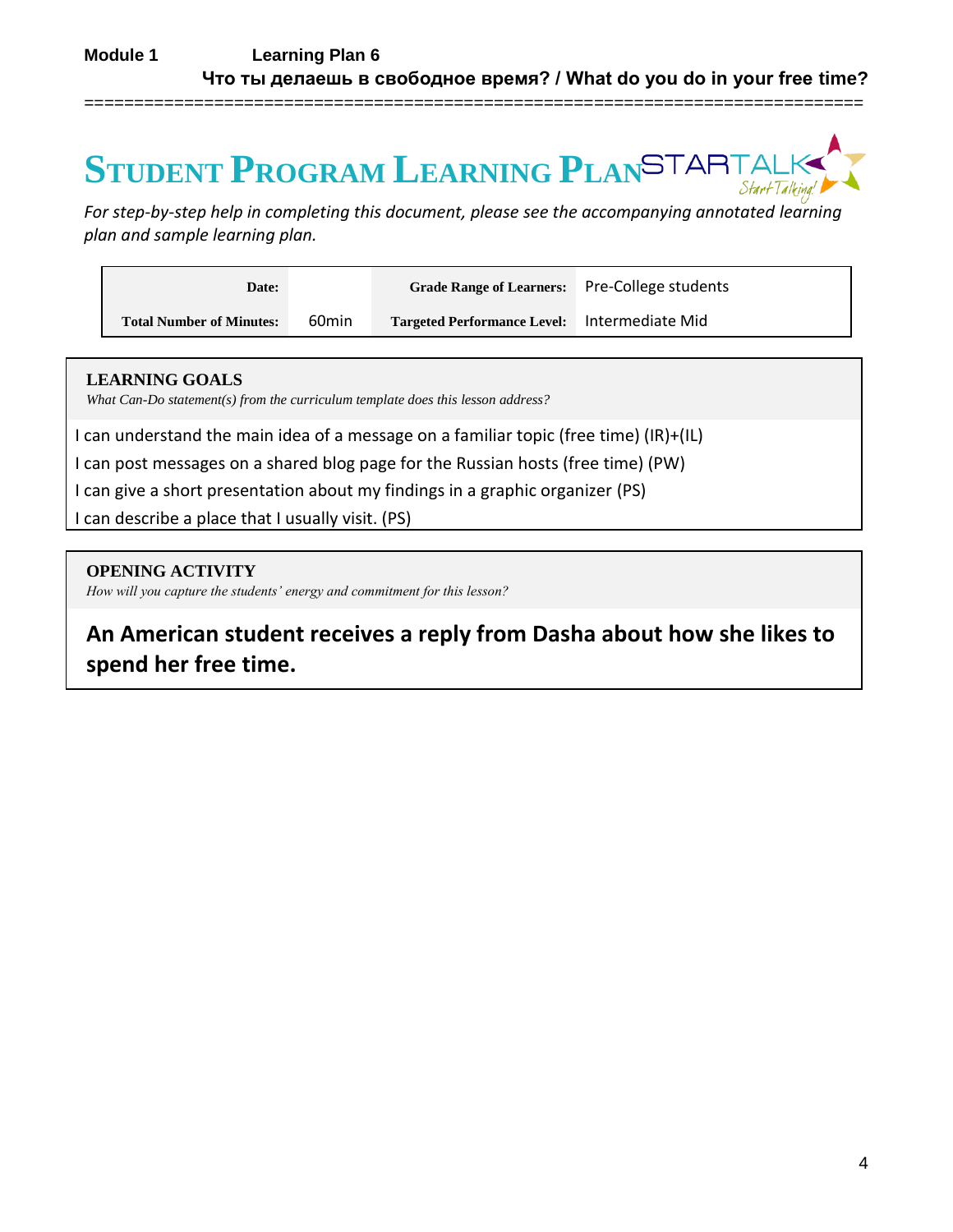==============================================================================

**What will learners be able to do with what they know by the end of this episode***?*

# **STAGE 2**

**How will learners demonstrate what they can do with what they know by the end of this episode?**

### **EPISODE 1**

| <b>Learning Targets</b>                                                                         | <b>Culture, Content &amp; Language</b>                                                                                                                          | <b>Checking for Learning</b>                                                                                                                                                                                                                                                                                                |
|-------------------------------------------------------------------------------------------------|-----------------------------------------------------------------------------------------------------------------------------------------------------------------|-----------------------------------------------------------------------------------------------------------------------------------------------------------------------------------------------------------------------------------------------------------------------------------------------------------------------------|
| What specific can-do                                                                            | What do learners need to know                                                                                                                                   | How will you know that learners have met the learning target                                                                                                                                                                                                                                                                |
| addresses this episode?                                                                         | to meet the can-do?                                                                                                                                             | for this episode?                                                                                                                                                                                                                                                                                                           |
| Lcan understand the<br>main idea of a<br>message on a<br>familiar topic (free<br>$time)$ . (IR) | Да, у меня тоже<br>много друзей. Мои<br>одноклассники -<br>отличные ребята. Я<br>тебя с ними<br>познакомлю. Мы<br>вместе в школе и<br>общаемся после<br>уроков. | Learners read aloud the text and listen to the<br>audio prompt.<br>Learners write a sentence that summarizes<br>what they have learned about Dasha's<br>friends. Learners should spend no more than<br>two minutes writing. The sentence will then<br>help them prepare to write a blog entry about<br>their upcoming trip. |

### **EPISODE 2**

| <b>Learning Targets</b><br>What specific can-do<br>addresses this episode?                    | Culture, Content & Language<br>What do learners need to know to<br>meet the can-do? | <b>Checking for Learning</b><br>How will you know that learners have met the learning target<br>for this episode?                                                                       |
|-----------------------------------------------------------------------------------------------|-------------------------------------------------------------------------------------|-----------------------------------------------------------------------------------------------------------------------------------------------------------------------------------------|
| I can post messages<br>on a shared blog<br>page for the Russian<br>hosts (free time).<br>(PW) | Свободное время<br>Парк, Велосипед<br>Кино, Кафе,<br>Ресторан                       | Learners will be writing a blog entry about<br>their free time using the words given in the<br>assignment. Learners will need to change the<br>forms of the Russian terms as necessary. |
|                                                                                               | Музей, Арт-шоу                                                                      |                                                                                                                                                                                         |
|                                                                                               | Спорт                                                                               |                                                                                                                                                                                         |

#### **EPISODE 3**

| <b>Learning Targets</b>                                                                   | Culture, Content & Language   | <b>Checking for Learning</b>                                                                                                                                                          |
|-------------------------------------------------------------------------------------------|-------------------------------|---------------------------------------------------------------------------------------------------------------------------------------------------------------------------------------|
| What specific can-do                                                                      | What do learners need to know | How will you know that learners have met the learning target                                                                                                                          |
| addresses this episode?                                                                   | to meet the can-do?           | for this episode?                                                                                                                                                                     |
| I can give a short<br>presentation about<br>my findings in a<br>graphic organizer<br>(PS) | У нас, в Москве,<br>Общее     | Learners compare in a graphic organizer what<br>they and Dasha like to do in their free time.<br>They will give a short presentation on their<br>findings from the graphic organizer. |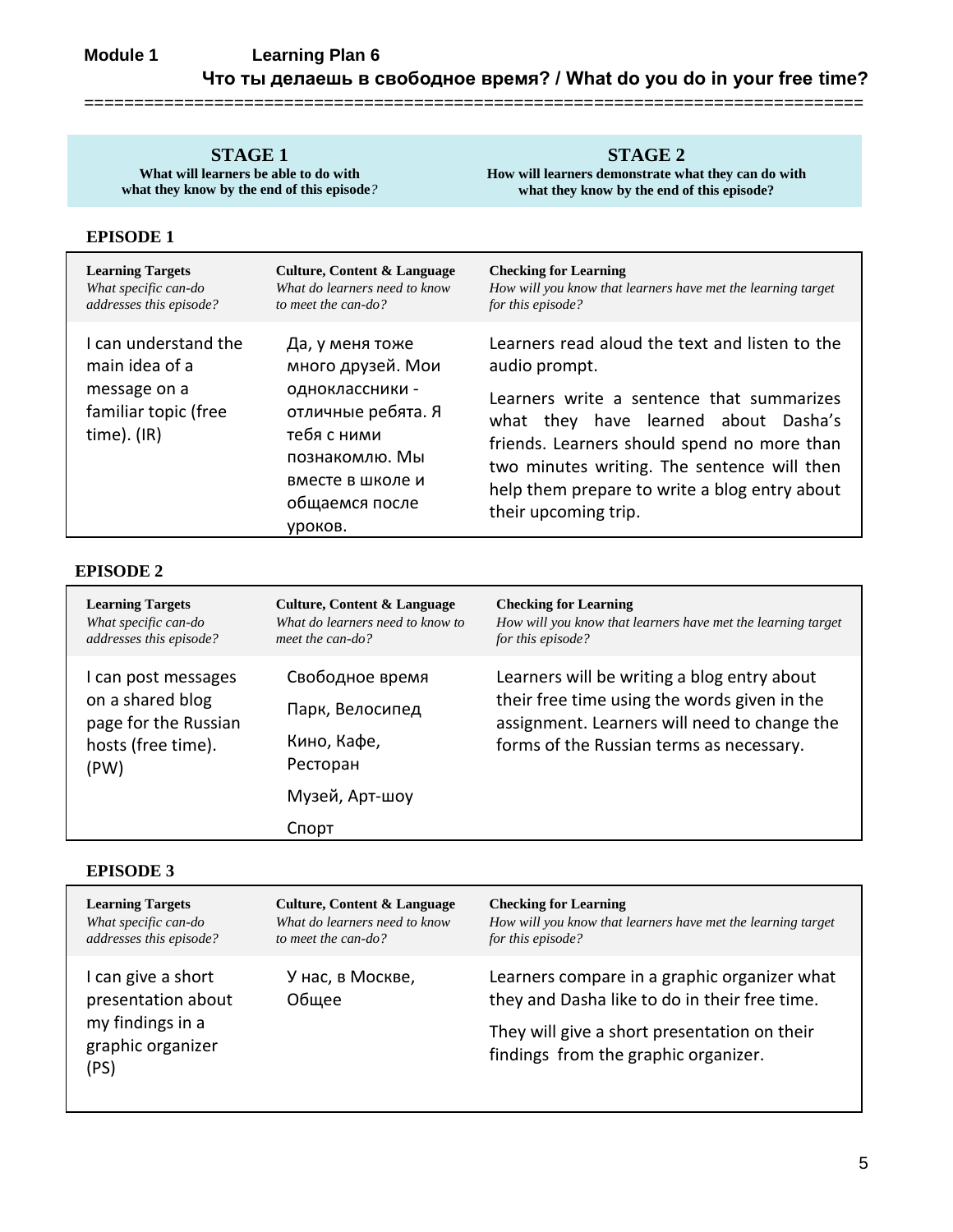# **Module 1 Learning Plan 6 Что ты делаешь в свободное время? / What do you do in your free time?**

# **EPISODE 4**

| <b>Learning Targets</b>                                 | Culture, Content & Language                                                                                   | <b>Checking for Learning</b>                                                                             |
|---------------------------------------------------------|---------------------------------------------------------------------------------------------------------------|----------------------------------------------------------------------------------------------------------|
| What specific can-do                                    | What do learners need to know to meet the                                                                     | How will you know that learners have met the                                                             |
| addresses this episode?                                 | $can$ -do?                                                                                                    | learning target for this episode?                                                                        |
| I can describe a<br>place that I usually<br>visit. (PS) | Достопримечательности<br>города, рестораны, кафе,<br>музеи, парки, магазины,<br>театры, выставки,<br>стадионы | Learners will be able to talk for a<br>minute about the places they usually<br>visit in their free time. |

==============================================================================

**Add additional learning episodes as needed by copying a learning episode box.**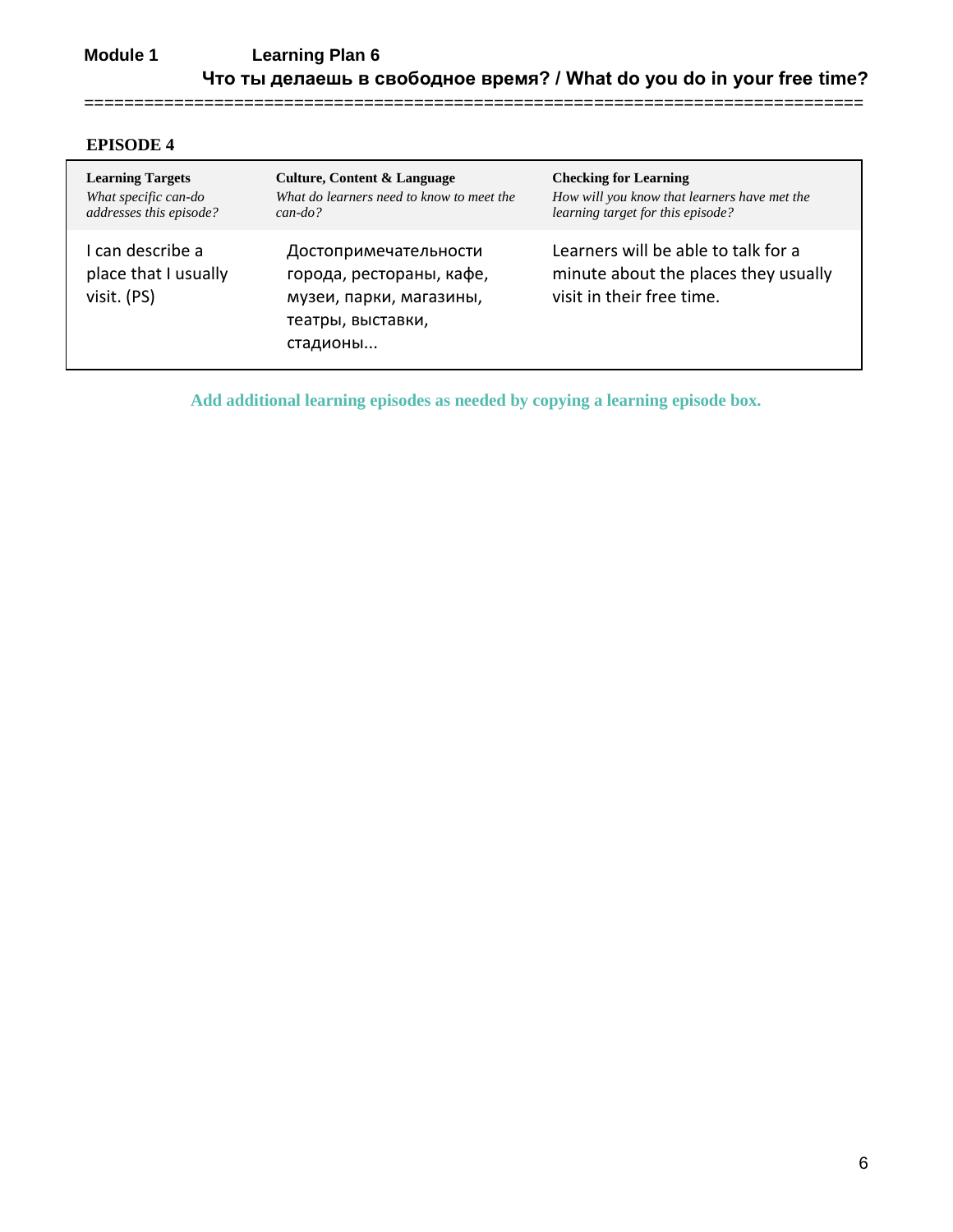# **Module 1 Learning Plan 6 Что ты делаешь в свободное время? / What do you do in your free time?**

==============================================================================

#### **MATERIALS NEEDED**

*What supplies and materials will you need to successfully implement this learning plan?*

**Text #6,**

**Аudio prompt**

**Graphic organizer**

#### **REFLECTION/NOTES TO SELF**

*Did all learners meet the learning goals of the lesson? What will you do to adapt for those who are not learning? What might you do in subsequent lessons?*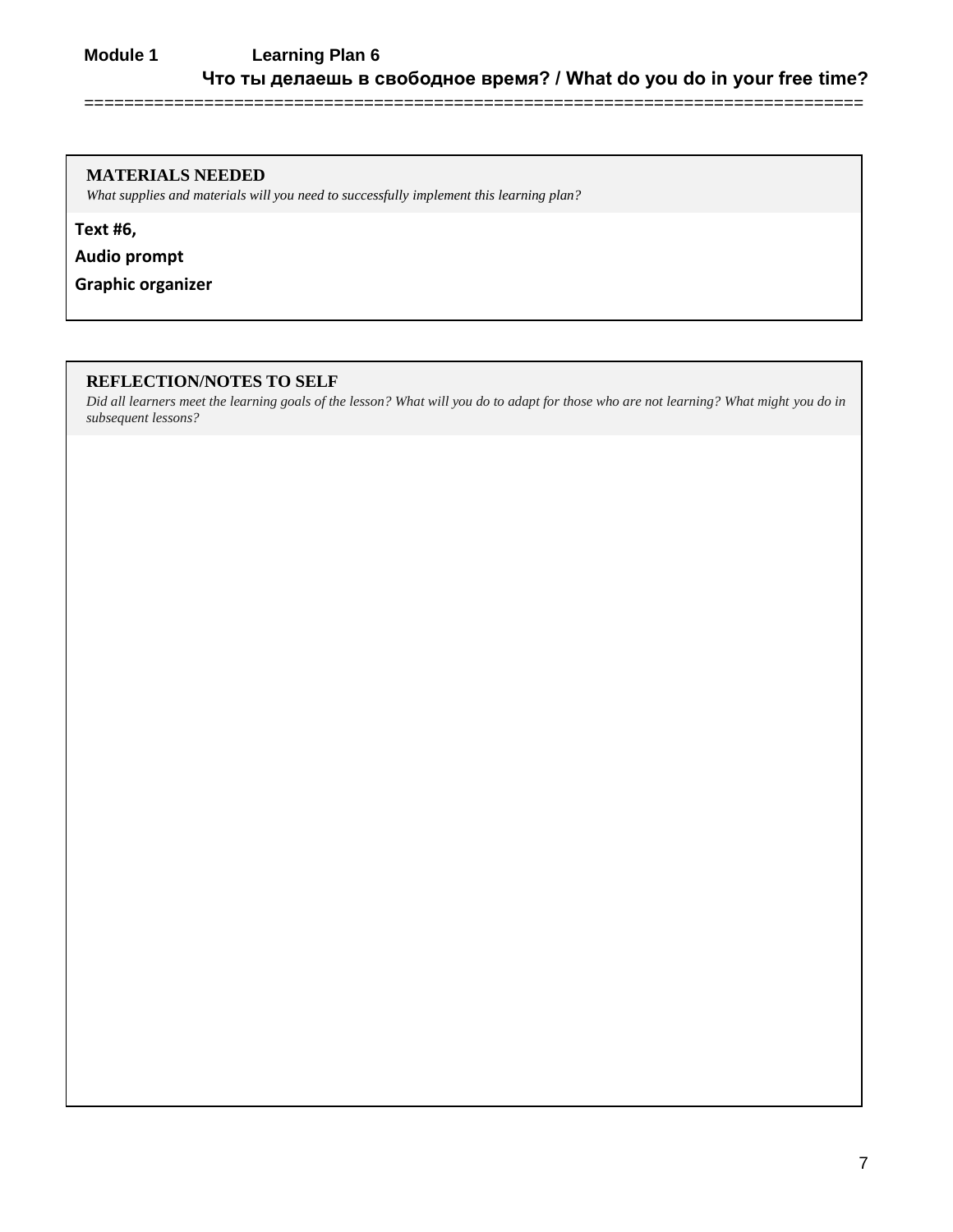**While only Stage 1 and Stage 2 are required for STARTALK purposes, programs are encouraged to use Stage 3 as a planning tool in ways that best meet the needs of their instructors.**

==============================================================================

## **STAGE 3**

**What will prepare learners to demonstrate what they can do with what they know?**

*Do the learning activities allow students to move from input to shared/guided practice and then to independent application of new learning? Do all activities make the best use of instructional time to maximize student learning and take an appropriate amount of time considering the age of the learner? Do the learning activities provide variety to enable a lively pace for the lesson?*

| <b>LEARNING ACTIVITIES FOR EPISODE 1</b><br>What activities will be used to ensure learners accomplish the learning targets from Episode 1?                                                                                                                                                                              |                 |
|--------------------------------------------------------------------------------------------------------------------------------------------------------------------------------------------------------------------------------------------------------------------------------------------------------------------------|-----------------|
| Learners will read the reply from Dasha and listen to the audio prompt. Learners<br>write a sentence that summarizes what they have learned about Dasha's friends.<br>You should spend no more than two minutes writing. The sentence will then help<br>learners prepare to write a blog entry about your upcoming trip. | <b>TIME: 15</b> |

| <b>LEARNING ACTIVITIES FOR EPISODE 2</b><br>What activities will be used to ensure learners accomplish the learning targets from Episode 2?                                                                                             |                 |
|-----------------------------------------------------------------------------------------------------------------------------------------------------------------------------------------------------------------------------------------|-----------------|
|                                                                                                                                                                                                                                         | <b>TIME: 15</b> |
| Prepare a blog entry to share with Dasha and her friends. Your entry should tell<br>what you and your friends do in your free time.                                                                                                     |                 |
| You might use some of the following terms in your blog entry. You may use other<br>vocabulary as necessary to write about what you and your friends like to do. You<br>will need to change the forms of the Russian terms as necessary. |                 |

| <b>LEARNING ACTIVITIES FOR EPISODE 3</b>                                                                                                                                                                                                                                                                                                                                                                                                               |  |
|--------------------------------------------------------------------------------------------------------------------------------------------------------------------------------------------------------------------------------------------------------------------------------------------------------------------------------------------------------------------------------------------------------------------------------------------------------|--|
| What activities will be used to ensure learners accomplish the learning targets from Episode 3?                                                                                                                                                                                                                                                                                                                                                        |  |
| <b>TIME: 15</b><br>In preparation for the upcoming interview with a Russian media source, learners<br>prepare to talk about free time activities. You are preparing to answer questions<br>about how your life and that of your friends is similar to that of your host student<br>and her friends in Moscow. As part of the process, work with a partner to create a<br>Venn diagram that shows similarities and differences in the use of free time. |  |